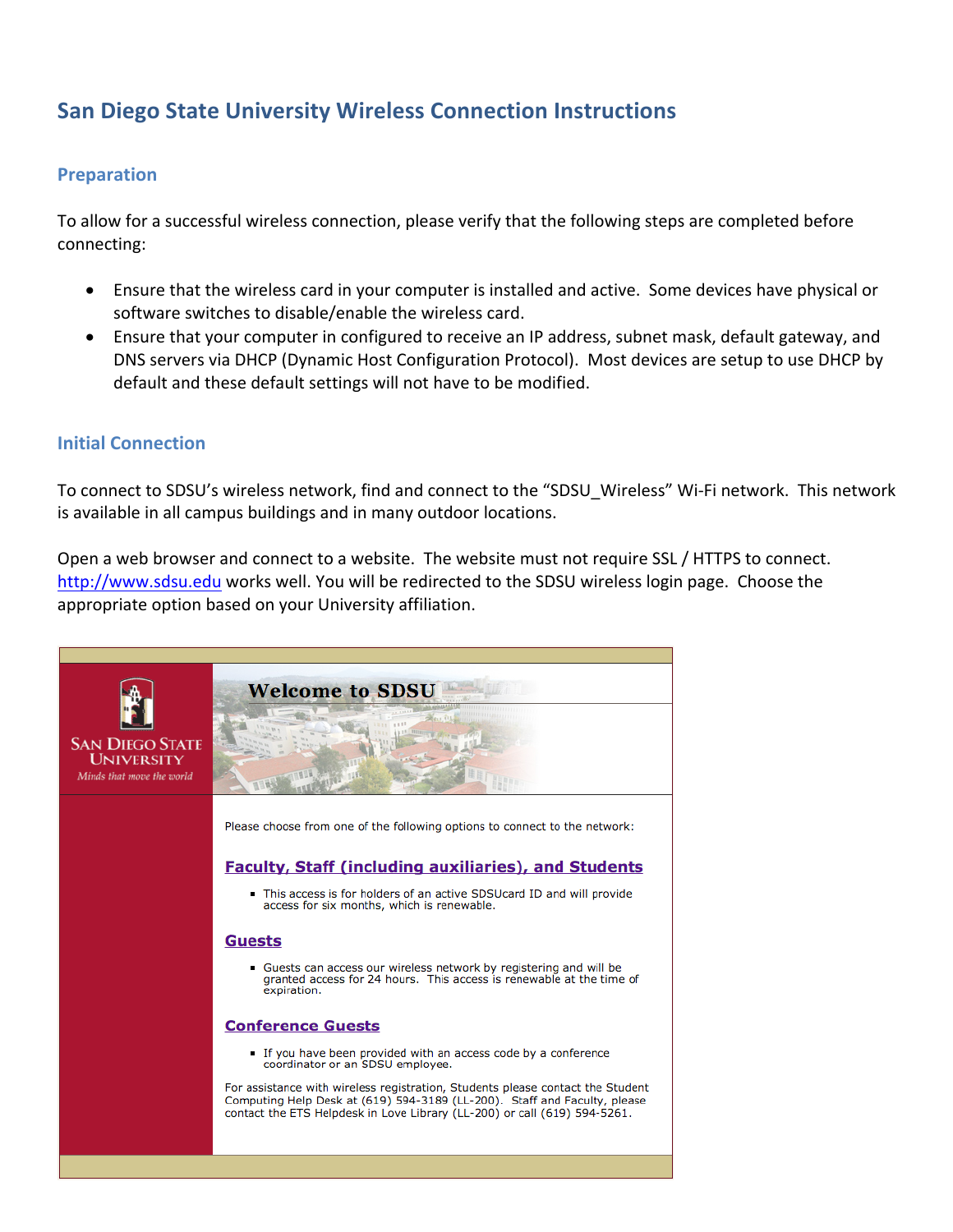### **Faculty, Staff, and Students**

Faculty, Staff, and Student Wi-Fi users are required to enter their RedID and last name to connect. For the purposes of your login, please remove any spaces if they exist in the last name. Users must acknowledge acceptance of the SDSU Acceptable Use Policy at the bottom of the page and click "Log In".

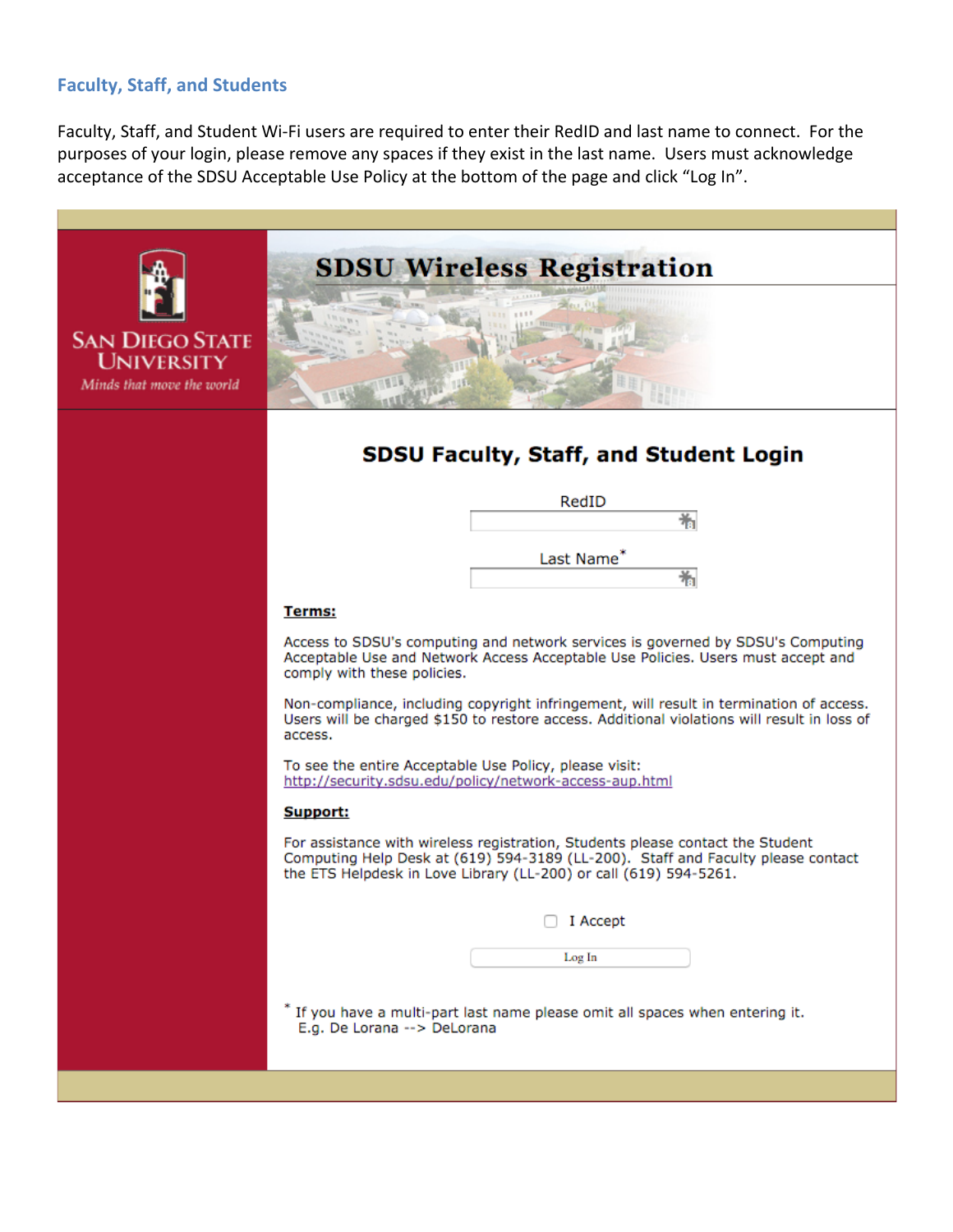#### **SDSU Guests**

SDSU offers Wi-Fi access to all campus guests subject to the Acceptable Use Policy. To use the Guest login option, enter your full first and last name, cell phone number (must be able to receive text / SMS messages), cell phone carrier, and e-mail address. Confirm acceptance of the SDSU Acceptable Use Policy and click Register. You will be sent a username and pass code via text message. On the next screen please enter the username and passcode combo that was sent to you and click "Log In".

Access to the guest network is granted for 24 hours and can be renewed upon expiration by following the same process.

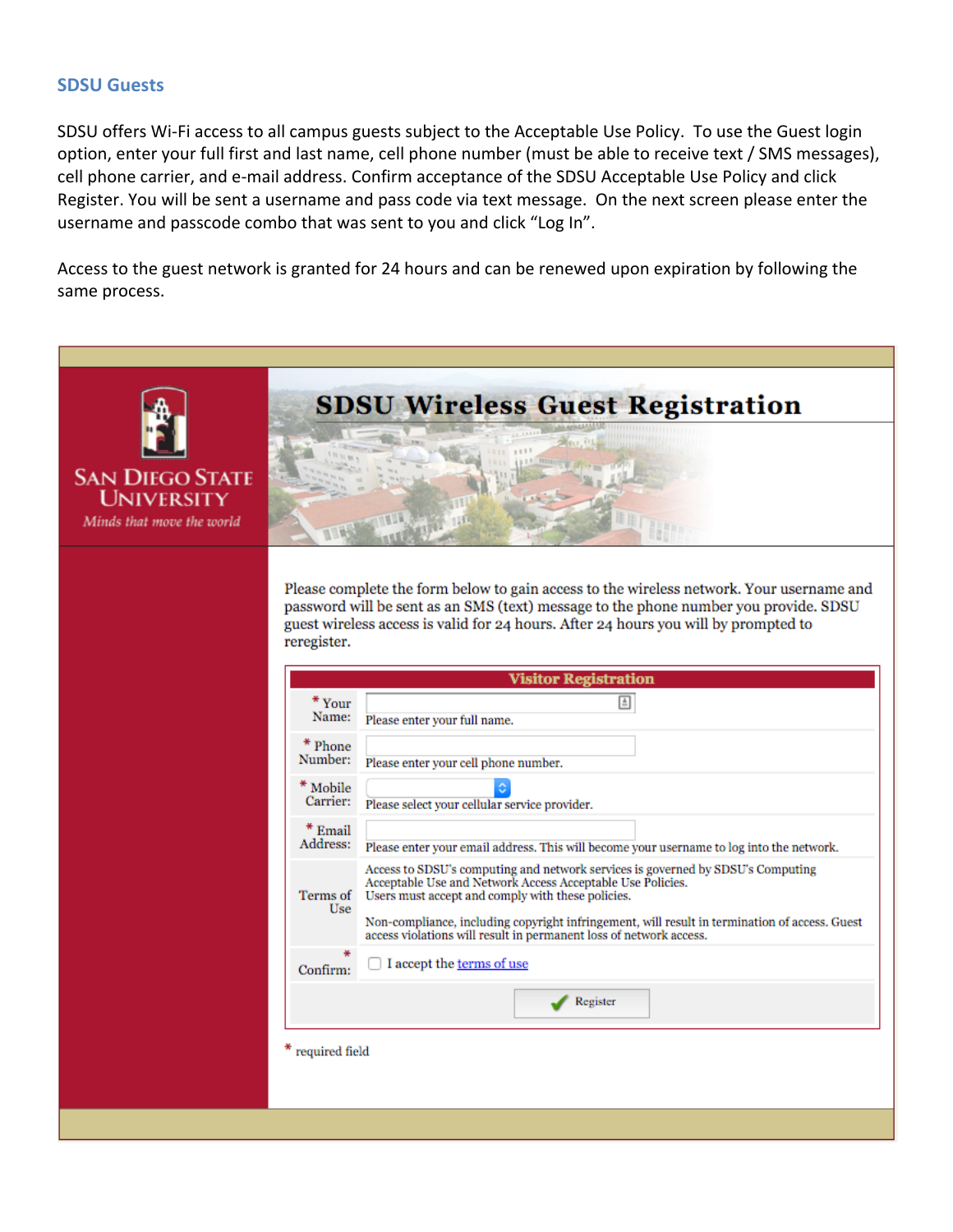### **Conference Guests**

University conference / event attendees in some cases are given a username / password combination that is unique to the conference. These conference specific logins are not issued for every campus event and the standard guest option is available as an alternative.

To login as a conference guest, enter the username and password that was provided and affirm acceptance of the SDSU Acceptable Use Policy. Click "Log In" to join the network. Conference guest access is typically granted for the duration of the conference and expires after the event has ended.

|                                                                          | <b>SDSU Conference Guest</b>                                                                                                                                                                       |
|--------------------------------------------------------------------------|----------------------------------------------------------------------------------------------------------------------------------------------------------------------------------------------------|
| <b>SAN DIEGO STATE</b><br><b>UNIVERSITY</b><br>Minds that move the world |                                                                                                                                                                                                    |
|                                                                          | <b>Conference Wi-Fi</b>                                                                                                                                                                            |
|                                                                          | Please enter your conference username and password:                                                                                                                                                |
|                                                                          | Username                                                                                                                                                                                           |
|                                                                          |                                                                                                                                                                                                    |
|                                                                          | Password<br>嵛                                                                                                                                                                                      |
|                                                                          | <b>Terms:</b>                                                                                                                                                                                      |
|                                                                          | Access to SDSU's computing and network services is governed by SDSU's Computing<br>Acceptable Use and Network Access Acceptable Use Policies. Users must accept and<br>comply with these policies. |
|                                                                          | Non-compliance, including copyright infringement, will result in termination of access.<br>Guest access violations will result in permanent loss of network access.                                |
|                                                                          | To see the entire Acceptable Use Policy, please visit:<br>http://security.sdsu.edu/policy/network-access-aup.html                                                                                  |
|                                                                          | I Accept                                                                                                                                                                                           |
|                                                                          | Log In                                                                                                                                                                                             |
|                                                                          |                                                                                                                                                                                                    |
|                                                                          |                                                                                                                                                                                                    |
|                                                                          |                                                                                                                                                                                                    |